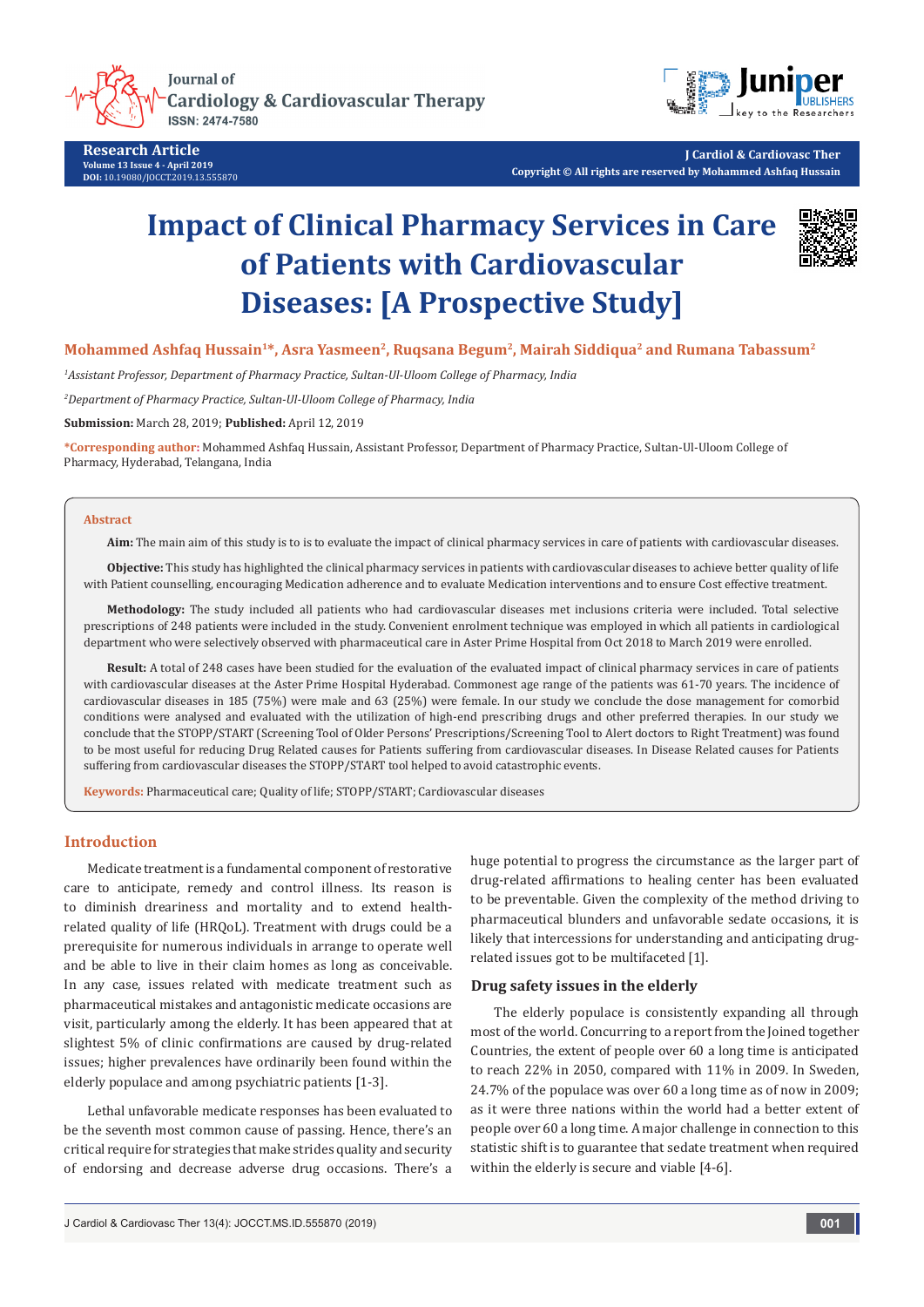This can be a complex errand, particularly in patients with agerelated physiological changes, multimorbidity and polypharmacy. Numerous elderly have a number of co-morbid unremitting infections and, so, are regularly endorsed a number of diverse drugs to be utilized concurrently (known as polypharmacy). The predominance of polypharmacy has expanded amid later a long time. Polypharmacy can be legitimized in patients with different comorbidities but may too be unseemly. In any case, the chance of antagonistic medicate responses and medicate intelligent increment exponentially with the number of drugs taken. On the other hand, undertreatment or helpful disappointment may moreover happen within the elderly [7].

#### **Appropriate prescribing**

Suitable endorsing may be a common express to precise the quality of endorsing of solutions for the person quiet. In a wide sense, fitting endorsing includes a number of values, counting the wants of the persistent, the logical and technical rationale for the utilize of the pharmaceutical, and the common great that's anticipated to be inferred from the utilize of the medicine (societal and family-related). No set definition of improper endorsing has been built up, but it can be portrayed as: "the use of medications that present a noteworthy chance of an unfavorable drug-related occasion where there's prove for an similarly or more compelling but lower-risk elective treatment accessible for treating the same condition". The under-use of advantageous drugs that are clinically shown but not endorsed for nonsensical reasons may too be characterized as unseemly endorsing [8].

#### **STOPP/START Screening Tool**

The STOPP/START screening software is a tool created as portion of this venture which takes as input persistent cases and medicine histories (through GUI input or information record) and to begin with analyzes them for STOPP run the show infringement [9]. These rule-violations are displayed to the client (e.g. a drug specialist or common specialist) and the specific threats of the medicine arrange are shown.

Following the STOPP screening, the computer program decides in the event that there are any medicines which ought to be included to the medicine arrange as per the START criteria. Any increases to the medicine arrange are checked through the STOPP screening instrument to find on the off chance that the augmentations may lead to infringement of the STOPP criteria [10].

#### **Aim**

The main aim of this study is to evaluate the impact of clinical pharmacy services in care of patients with cardiovascular diseases.

## **Objectives**

To highlight the medicine practices of drugs within the administration of both inpatient and outpatient divisions.

Our points of interest are:

To evaluate the impact of clinical pharmacy services in care of patients with cardiovascular diseases admitted in the cardiology unit of a university-affiliated hospital.

• To assess the work of clinical pharmacy services in patients with cardiovascular diseases to achieve better quality of life with Patient counselling, encouraging Medication adherence and to evaluate Medication interventions and to ensure Cost effective treatment.

#### **Methodology**

#### **Study population**

The study included all patients in Cardiological department suffering from cardiovascular diseases who were selected by case reports, prescription pattern pharmaceutical care and quality of life with there literacy level during the study period.

#### **Sample size**

Sample size was convenient sampling in which all patients who had cardiovascular diseases met inclusions criteria were included. Total selective prescriptions of 248 patients were included in the study.

## **Results**

#### **Discussion**

**Table 1:** Demographic data of our studied Patients.

| Sl.no. | <b>Demographics</b>                |                                |                           |
|--------|------------------------------------|--------------------------------|---------------------------|
| 1.     | Age in years                       |                                | <b>Number of patients</b> |
|        | i.                                 | $41 - 50$                      | 42                        |
|        | ii.                                | $51 - 60$                      | 86                        |
|        | iii.                               | $61 - 70$                      | 118                       |
|        | iv.                                | 71-80                          | 2                         |
| 2.     | <b>Sex</b>                         |                                |                           |
|        | i.                                 | Male                           | 185                       |
|        | ii.                                | Female                         | 63                        |
| 3.     | Body mass index in $\text{Kg/m}^2$ |                                |                           |
|        | i.                                 | Underweight (<18.5)            | 27                        |
|        | ii.                                | Normal weight (18.5 -<br>24.9) | 93                        |
|        | iii.                               | Overweight (25 - 29.9)         | 128                       |

**Table 2: Social History of Patients.** 

| S. no | <b>Social history</b>              | N   | $\frac{0}{0}$ |
|-------|------------------------------------|-----|---------------|
|       | Smokers                            | 100 | 40.32%        |
|       | Alcoholic                          | 45  | 18.14%        |
| 3     | Both smoking & Alcohol consumption | 43  | 17.33%        |
|       | None                               | 60  | 24.19%        |

In the present study of 248 patients, 185 (75%) were male and 63 (25%) were female. In our study it was found that cardiovascular diseases patients were more prevalent in males than females. Evaluation of Patient characteristics showed that out of 248 patients, 26.61% were indicating for Hypertension,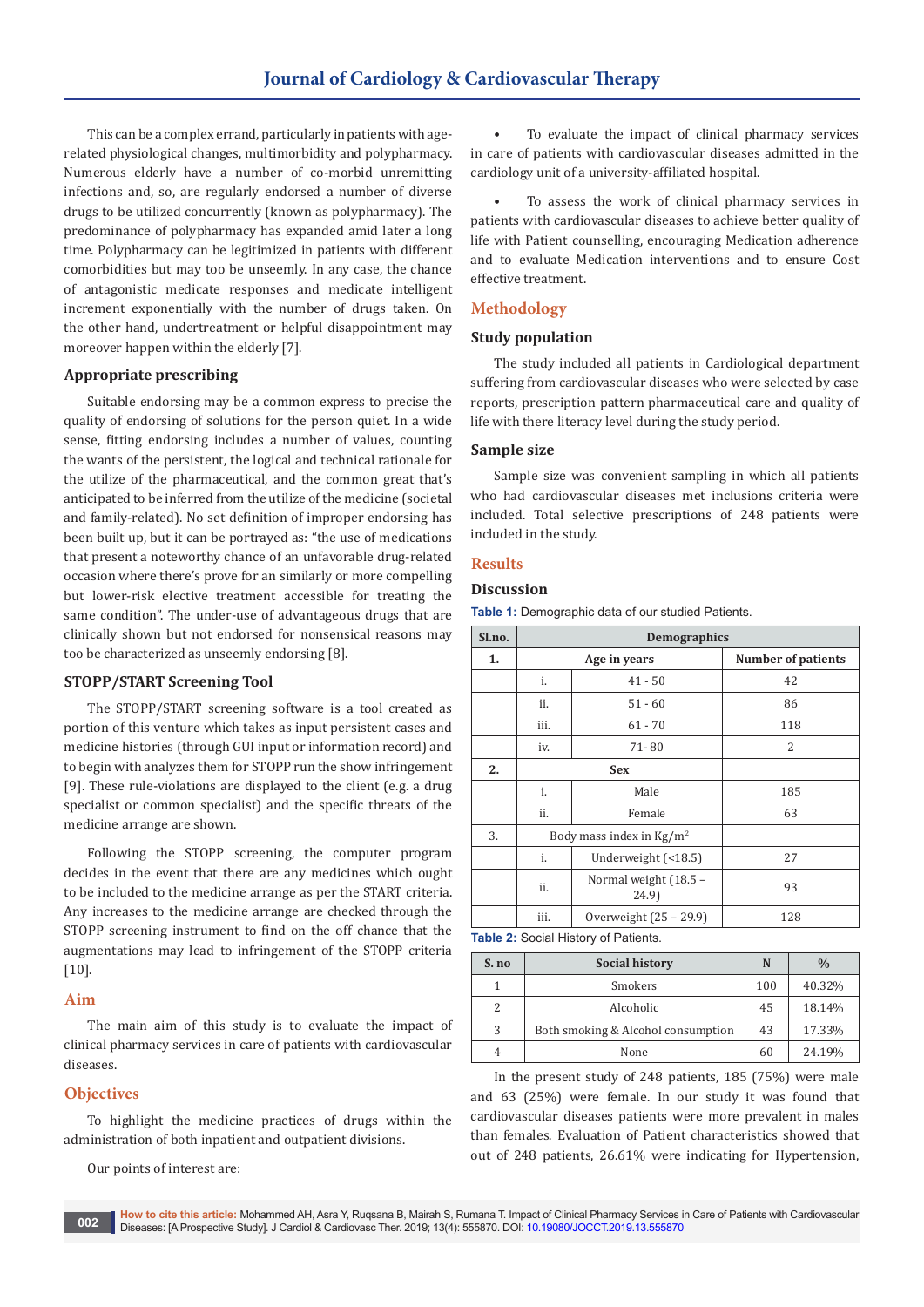# **Journal of Cardiology & Cardiovascular Therapy**

12.90% were of indicating for Ischaemic heart disease, Heart failure, Hyperlipedemic respectively. 13.70% were indicating for Myocardial infarction, 9.27% were indicating for Stroke, 11.69% were indicating for Angina. In our study, out of 248 patients, out **Table 3:** Drugs prescribed in our study.

these patients, 39.51 % were suffering from Diabetes Mellitus. Other comorbid conditions were Chronic Obstructive Pulmonary Disease in 1.61%, Kidney disease in 2.01% (Table 1-9) (Figure 1-10).

| $S$ . no       | Drugs prescribed                         | <b>No. of Drugs</b> | Prescription rate (%) |
|----------------|------------------------------------------|---------------------|-----------------------|
| $\mathbf{1}$   | Lipid lowering agents                    |                     | 412                   |
|                | Rosuvastatin+ Clopidogrel + Aspirin      | 121                 | 29.36%                |
|                | Atorvastatin + Clopidogrel + Aspirin     | 291                 | 70.63%                |
| 2              | Anti-atherogenics                        |                     | 327                   |
|                | Clopidogrel + Aspirin                    | 165                 | 50.45%                |
|                | Atorvastatin + Clopidogrel               | 162                 | 49.54%                |
| 3              | <b>Anti-Anginals</b>                     |                     | 521                   |
|                | Nitroglycerine + Isosorbide              | 167                 | 32.05%                |
|                | isosorbide mononitrate and hydralazine   | 354                 | 67.94%                |
| $\overline{4}$ | <b>Beta blockers</b>                     |                     | 647                   |
|                | Metoprolol + Nifedipine                  | 194                 | 29.98%                |
|                | Hydrochlorothiazide and Metoprolol       | 453                 | 70.01%                |
| 5              | <b>Diuretics</b>                         |                     | 654                   |
|                | Ramipril+Telmisartan +Hydrochlorthiazide | 215                 | 32.87%                |
|                | Metoprolol + Hydrochlorthiazide          | 210                 | 32.11%                |
|                | Spironolactone + Furosemide              | 229                 | 45.58%                |
| 6              | <b>ARBs</b>                              |                     | 547                   |
|                | Telmisartan +Amlodipine                  | 342                 | 62.52%                |
|                | Olmesartan +Hydrochlorthiazide           | 205                 | 37.47%                |
| $\overline{7}$ | <b>Miscellaneous</b>                     |                     | 438                   |
|                | Amlodipine + Atorvastatin,               | 167                 | 38.12%                |
|                | Amlodipine + Valsartan                   | 132                 | 30.13%                |
|                | Atenolol + Amlodipine                    | 139                 | 31.73%                |

**Table 4:** Grouping of prescriptions as per diseases and age.

| <b>Cardiovascular Diseases</b> | $41 - 50$ years of age | $51 - 60$ years of age | 61-70 years of age | 71-80 years of age | Percentages (%) |
|--------------------------------|------------------------|------------------------|--------------------|--------------------|-----------------|
| <b>Hypertension</b>            |                        | 12                     | 49                 |                    | 26.61%          |
| Ischaemic heart disease        |                        | 13                     | 16                 |                    | 12.90%          |
| <b>Heart failure</b>           |                        | 18                     |                    |                    | 12.90%          |
| <b>Myocardial infarction</b>   |                        | 14                     | 12                 |                    | 13.70%          |
| <b>Stroke</b>                  |                        |                        | 10                 |                    | 9.27%           |
| Hyperlipedemic                 |                        | 14                     | 10                 |                    | 12.90%          |
| Angina                         |                        | 10                     | 12                 |                    | 11.69%          |
| $N = 248$                      | 42                     | 86                     | 118                |                    | 100%            |

**Table 5:** Comorbidity conditions.

| Comorbidity                                  | <b>No of Prescriptions</b> | $\frac{0}{0}$ |
|----------------------------------------------|----------------------------|---------------|
| <b>Hypertension + Ischemic Heart Disease</b> | 98                         | 39.51 %       |
| <b>Hypertension + Diabetes Mellitus</b>      | 42                         | 16.93 %       |
| <b>Kidney disease</b>                        |                            | $2.01\%$      |
| Arrhythmias                                  |                            | 3.22%         |
| <b>Respiratory Disease</b>                   |                            | 1.61%         |
| Anaemia                                      |                            | 2.01%         |
| <b>GIT disorder</b>                          |                            | 0.80%         |

**How to cite this article:** Mohammed AH, Asra Y, Ruqsana B, Mairah S, Rumana T. Impact of Clinical Pharmacy Services in Care of Patients with Cardiovascular Diseases: [A Prospective Study]. J Cardiol & Cardiovasc Ther. 2019; 13(4): 555870. DOI: [10.19080/JOCCT.2019.13.555870](http://dx.doi.org/10.19080/JOCCT.2019.13.555870)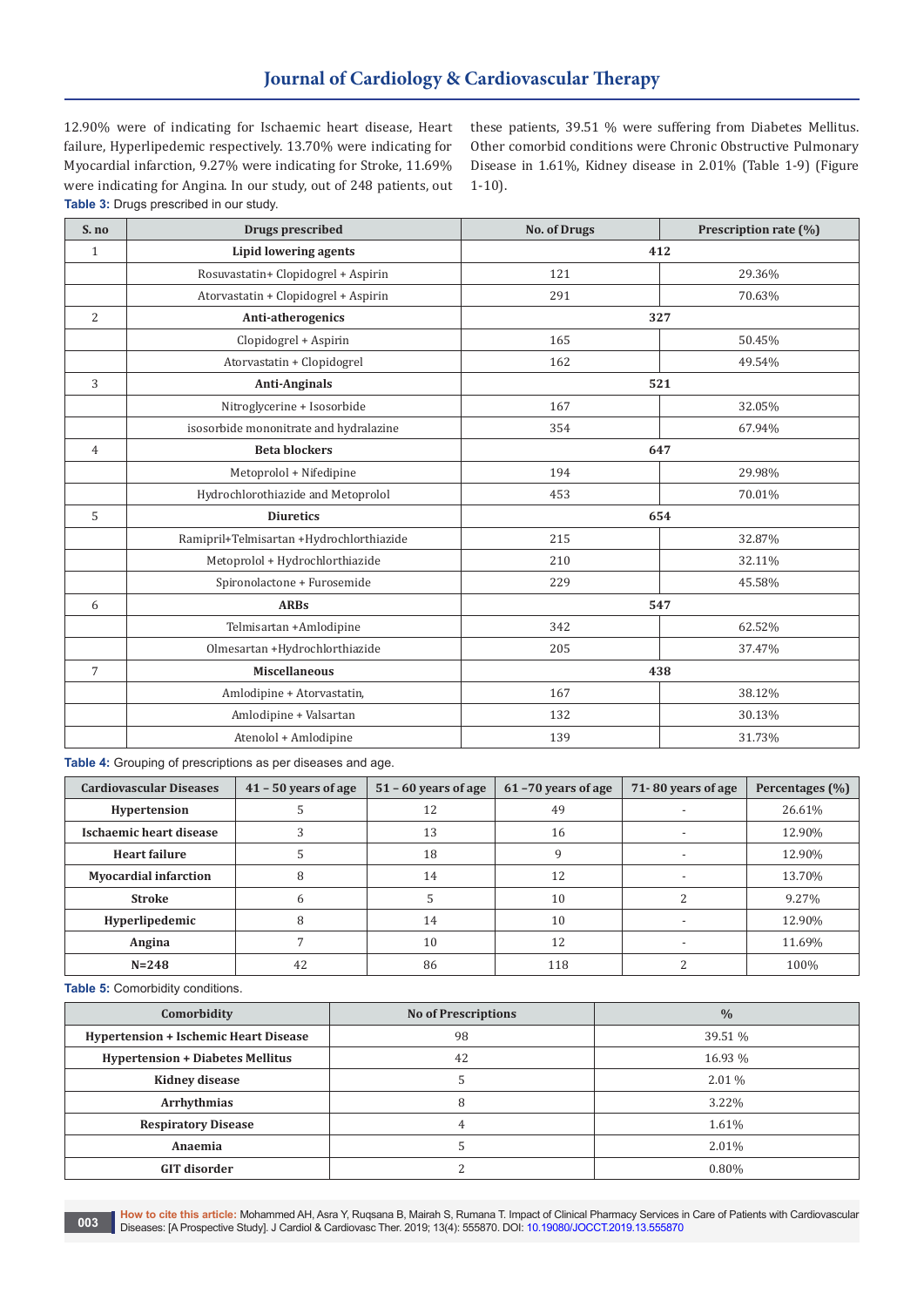#### **Table 6:** Drug Related Causes.

| <b>Drug Related Causes</b>                                  | <b>No. of Patients</b>   | <b>PC</b> | Not PC |
|-------------------------------------------------------------|--------------------------|-----------|--------|
| Digoxin Intoxication                                        | 10                       | 8         |        |
| Over-Prescribing of Antihypertensives                       | 30                       | 26        |        |
| Dehydration due to over Prescribing of Diuretics            | 8                        |           |        |
| Anaemia due to Aspirin or NSAIDS                            | 5                        |           |        |
| Confusions/Fall due to sedatives, opioids, anticholergenics | 3                        |           |        |
| Diarrhoea due to antibiotic treatment                       | 5                        |           |        |
| Hyperkalemia                                                | $\overline{\mathcal{L}}$ |           |        |
| Hypernatraemia                                              | 3                        |           |        |
| Atrial Fibrillation                                         | 15                       | 12        | 3      |
| Bleed due to Warfarin                                       | 43                       | 35        | 8      |
| <b>Total</b>                                                | 124                      | 98        | 26     |

\*PC= Patient Counselling

**Table 7:** Disease Related Causes.

| <b>Disease Related Causes</b>            | <b>No. of Patients</b> | <b>PC</b> | <b>Not PC</b> |
|------------------------------------------|------------------------|-----------|---------------|
| Smoking                                  | 12                     | 8         |               |
| Hypertension                             | 13                     | 10        | 3             |
| Hyperlipidemia                           | 32                     | 25        |               |
| Chronic renal dysfunction                | 5                      |           |               |
| Diabetes mellitus                        | 28                     | 24        |               |
| <b>COPD</b>                              | 4                      |           |               |
| Peripheral vascular disease              | 10                     | 8         |               |
| Prior Myocardial Infarction              | 12                     | 10        |               |
| Prior Percutaneous Coronary Intervention | 8                      |           |               |
| <b>Total</b>                             | 124                    | 99        | 25            |

\*PC= Patient Counselling

**Table 8:** Screening Tool of Older Persons' Prescriptions.

| <b>STOPP</b>                                                                                                                                                                 | <b>No. of Patients</b> | PC (STOPP) | Not PC(STOPP) |
|------------------------------------------------------------------------------------------------------------------------------------------------------------------------------|------------------------|------------|---------------|
| Aspirin with no history of coronary, cerebral or peripheral arterial occlusive<br>symptoms                                                                                   | 12                     | 8          | 4             |
| Calcium channel blockers with chronic constipation                                                                                                                           | 14                     | 12         | 2             |
| Non-cardioselective beta-blocker with chronic obstructive pulmonary disease                                                                                                  | 39                     | 30         | 9             |
| Use of aspirin and warfarin in combination without histamine H2 receptor<br>antagonist (except cimetidine because of interaction with warfarin) or proton pump<br>inhibitors | 5                      | 4          |               |
| Dipyridamole as monotherapy for cardiovascular secondary prevention                                                                                                          | 6                      | 4          | 2             |
| Aspirin to treat dizziness not clearly attributable to cerebrovascular disease                                                                                               | 15                     | 12         | 3             |
| Phenothiazines in patients with epilepsy                                                                                                                                     | $\overline{4}$         | 3          | 1             |
| Diphenoxylate, loperamide or codeine phosphate for treatment of severe<br>gastroenteritis                                                                                    | 5                      | 4          |               |
| Selective alpha-blockers in males with frequent urinary incontinence, i.e. one or<br>more episodes of incontinence daily                                                     | 4                      | 3          |               |
| First-generation antihistamines in patients with falls                                                                                                                       | 12                     | 10         | 2             |
| Long-term opioids in patients with falls                                                                                                                                     | 10                     | 7          | 3             |
| Long-term opioids in those with dementia unless indicated for palliative care or<br>management of moderate/severe chronic pain syndrome                                      | $\overline{4}$         | 3          | 1             |
| <b>Total</b>                                                                                                                                                                 | 130                    | 100        | 30            |

\*PC= Patient Counselling

\*PC (STOPP)= No. of patients avoided drugs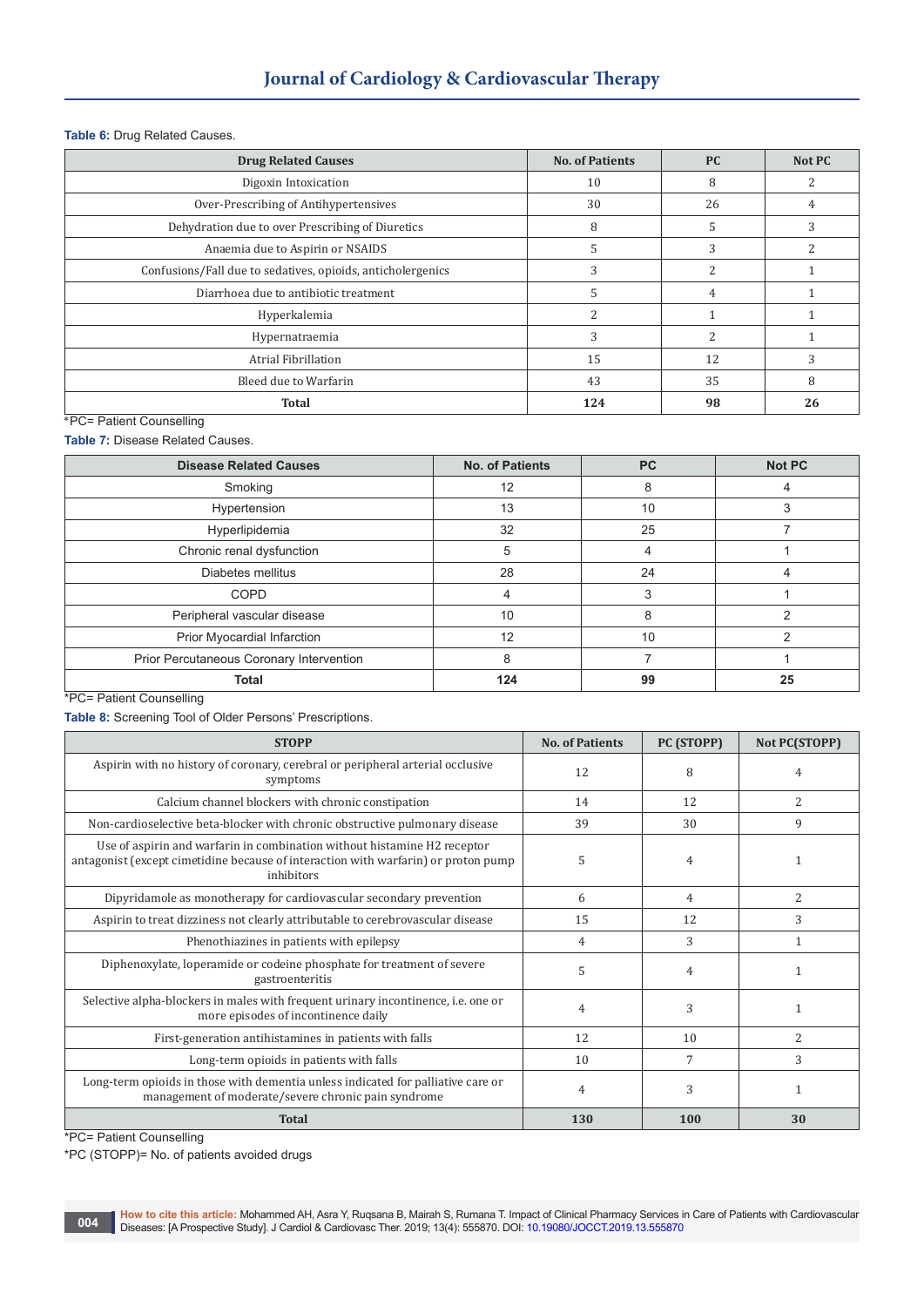#### **Table 9:** Screening Tool to Alert doctors to Right Treatment.

| <b>START</b>                                                                                                                                                                                                                             | <b>No. of Patients</b> | PC (START)    | Not PC(START)  |
|------------------------------------------------------------------------------------------------------------------------------------------------------------------------------------------------------------------------------------------|------------------------|---------------|----------------|
| Metformin with type 2 diabetes mellitus $+/-$ metabolic syndrome (in the absence of renal<br>impairment, i.e. serum creatinine > 150 $\mu$ mol/l, or estimated GFR < 50ml/min/1.73 m <sup>2</sup> )                                      | 35                     | 30            | 5              |
| Calcium channel blockers with chronic constipation                                                                                                                                                                                       | 4                      | 3             | 1              |
| Aspirin for primary prevention of cardiovascular disease in diabetes mellitus                                                                                                                                                            | 30                     | 2.7           | 3              |
| Statin therapy for primary prevention of cardiovascular disease in diabetes mellitus                                                                                                                                                     | 18                     | 15            | 4              |
| ACE inhibitor or angiotensin receptor blocker in diabetes with nephropathy <i>i.e.</i> overt urinalysis<br>proteinuria or micoralbuminuria ( $>$ 30 mg/24 hours) T serum biochemical renal impairment.<br>(Estimated GFR < 50 ml/minute) | 5                      | 4             |                |
| Warfarin in the presence of chronic atrial fibrillation                                                                                                                                                                                  | 7                      | 5             | $\overline{2}$ |
| Aspirin in the presence of chronic atrial fibrillation, where warfarin is contra-indicated, but not<br>aspirin                                                                                                                           | 4                      | 3             |                |
| Aspirin or clopidogrel with a documented history of atherosclerotic coronary, cerebral or<br>peripheral vascular disease in patients with sinus rhythm                                                                                   | 3                      | $\mathcal{L}$ |                |
| Antihypertensive therapy where systolic blood pressure consistently $> 160$ mmHg                                                                                                                                                         | 8                      | 6             | 2              |
| Statin therapy with a documented history of coronary, cerebral or peripheral vascular disease,<br>where the patient's functional status remains independent for activities of daily living and life<br>expectancy is $>$ 5 years         | 4                      | 3             |                |
| <b>Total</b>                                                                                                                                                                                                                             | 118                    | 97            | 21             |

\*PC= Patient Counselling

\*PC(START)= No. of patients alerted drugs.





# **Conclusion**

A total of 248 cases have been studied for the evaluation of the evaluated impact of clinical pharmacy services in care of patients with cardiovascular diseases. Commonest age range of the patients was 61-70 years. The incidence of cardiovascular diseases in 185 (75%) were male and 63 (25%) were female.

In our study we conclude the dose management for comorbid conditions were analysed and evaluated with the utilization of high-end prescribing drugs and other preferred therapies.





The study also monitors the The STOPP/START (Screening Tool of Older Persons' Prescriptions/Screening Tool to Alert doctors to Right Treatment).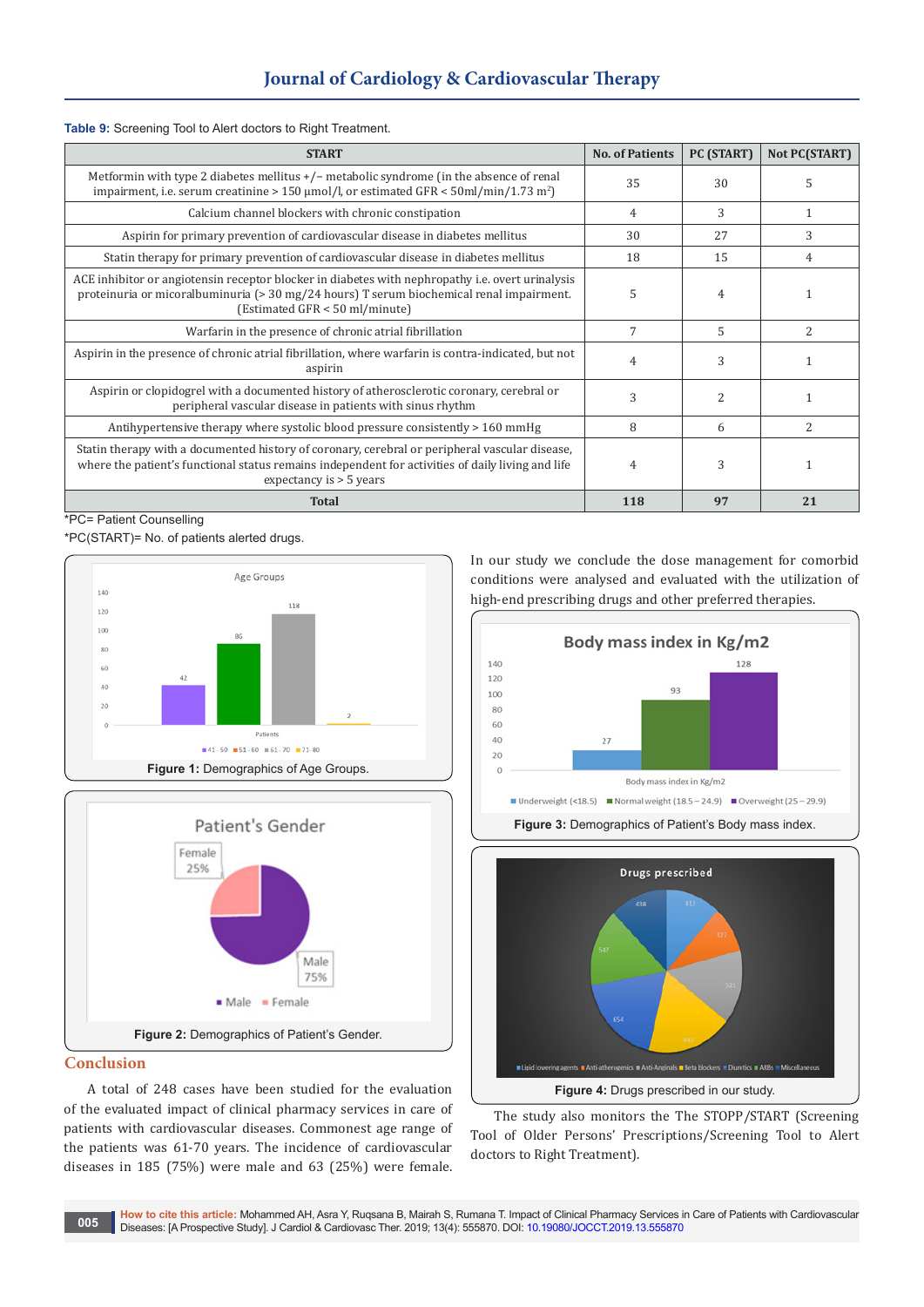



| <b>Drug Related Causes</b>                                     |                                                                |  |  |  |
|----------------------------------------------------------------|----------------------------------------------------------------|--|--|--|
| <b>Bleed due to Warfarin</b>                                   | $-35.$<br>143                                                  |  |  |  |
| <b>Atrial Fibrillation</b>                                     | ಾ<br>12 15                                                     |  |  |  |
| Hypernatraemia                                                 |                                                                |  |  |  |
| Hyperkalemia                                                   |                                                                |  |  |  |
| Diarrhoea due to antibiotic treatment                          |                                                                |  |  |  |
| Confusions/Fall due to sedatives, opioids,<br>anticholergenics |                                                                |  |  |  |
| Anaemia due to Aspirin or NSAIDS                               | ĽЗ                                                             |  |  |  |
| Dehydration due to over Prescribing of Diuretics               |                                                                |  |  |  |
| Over-Prescribing of Antihypertensives                          | 26 30                                                          |  |  |  |
| Digoxin Intoxication                                           | 10                                                             |  |  |  |
|                                                                | 50<br>20<br>$\Omega$<br>15<br>25<br>30<br>35<br>40<br>45<br>10 |  |  |  |
| Not PC PC No. of Patients                                      |                                                                |  |  |  |
| Figure 7: Drug Related Causes.                                 |                                                                |  |  |  |

**How to cite this article:** Mohammed AH, Asra Y, Ruqsana B, Mairah S, Rumana T. Impact of Clinical Pharmacy Services in Care of Patients with Cardiovascular Diseases: [A Prospective Study]. J Cardiol & Cardiovasc Ther. 2019; 13(4): 555870. DOI: [10.19080/JOCCT.2019.13.555870](http://dx.doi.org/10.19080/JOCCT.2019.13.555870) **006**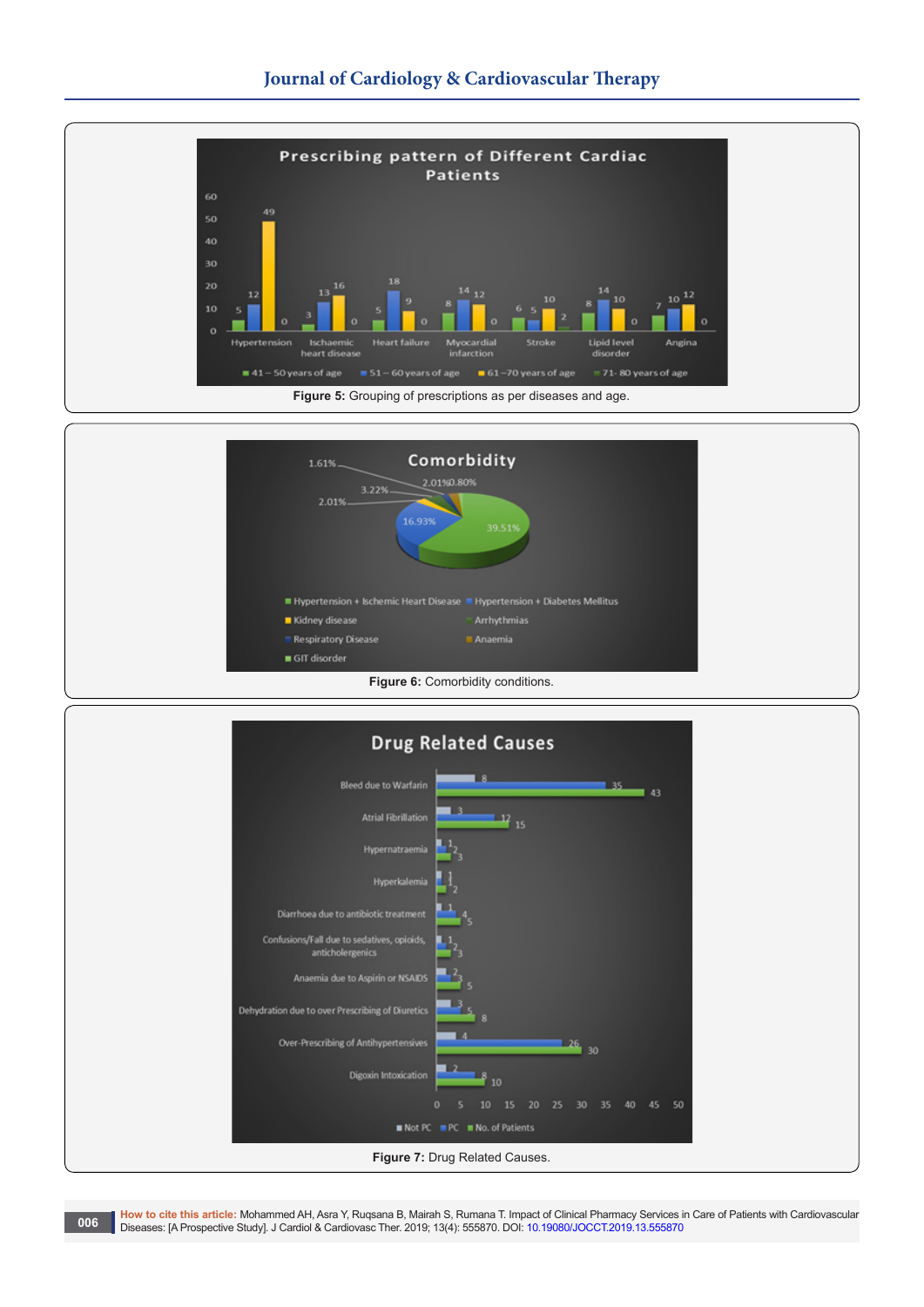

**How to cite this article:** Mohammed AH, Asra Y, Ruqsana B, Mairah S, Rumana T. Impact of Clinical Pharmacy Services in Care of Patients with Cardiovascular Diseases: [A Prospective Study]. J Cardiol & Cardiovasc Ther. 2019; 13(4): 555870. DOI: [10.19080/JOCCT.2019.13.555870](http://dx.doi.org/10.19080/JOCCT.2019.13.555870)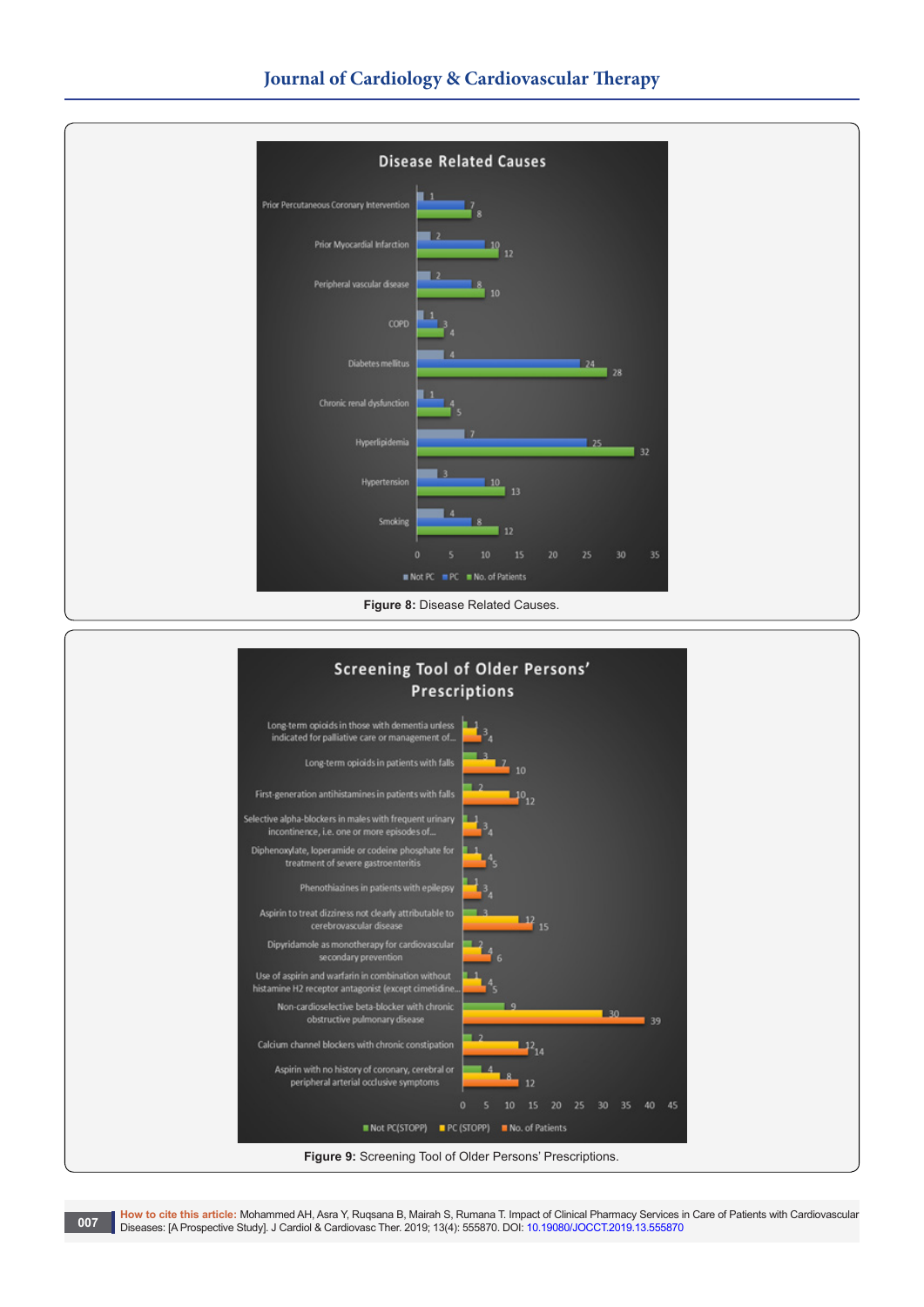

In Screening Tool of Older Persons' Prescriptions study 130 patients were prescribed with STOPP tool. Out of these 130 patients, 100 patients were in accordance with STOPP tool. The other 30 patients were not in accordance with STOPP.

In Screening Tool to Alert doctors to Right Treatment study 118 patients were prescribed with START tool. Out of these 118 patients, 97 patients were in accordance with START tool. The other 21 patients were not in accordance with START.

#### **References**

- 1. [Beers MH, Ouslander JG, Rollingher I, Reuben DB, Brooks J, et al. \(1991\)](https://www.ncbi.nlm.nih.gov/pubmed/1888249)  [Explicit criteria for determining inappropriate medication use in nurs](https://www.ncbi.nlm.nih.gov/pubmed/1888249)[ing home residents. UCLA Division of Geriatric Medicine. Arch Intern](https://www.ncbi.nlm.nih.gov/pubmed/1888249)  [Med 151: 1825-1832.](https://www.ncbi.nlm.nih.gov/pubmed/1888249)
- 2. [Beers MH \(1997\) Explicit criteria for determining potentially inappro](https://www.ncbi.nlm.nih.gov/pubmed/9236554)[priate medication use by the elderly. An update. Arch Intern Med 157:](https://www.ncbi.nlm.nih.gov/pubmed/9236554)  [1531-1536.](https://www.ncbi.nlm.nih.gov/pubmed/9236554)
- 3. [Fick DM, Cooper JW, Wade WE, Waller JL, Maclean JR, et al. \(2003\) Up](https://www.ncbi.nlm.nih.gov/pubmed/14662625)[dating the Beers criteria for potentially inappropriate medication use](https://www.ncbi.nlm.nih.gov/pubmed/14662625)  [in older adults: results of a US consensus panel of experts. Arch Intern](https://www.ncbi.nlm.nih.gov/pubmed/14662625)  [Med 163: 2716-2724.](https://www.ncbi.nlm.nih.gov/pubmed/14662625)
- 4. O'Reilly V, Hartigan I, Coleman A, Morrissey C, O'Sullivan C et al. (2004) A new Screening Tool of Older Persons' Prescriptions (STOPP) in the acute hospital setting. Irish J Med Sci 173: 12-13.
- 5. [Gallagher P, Ryan C, Byrne S, Kennedy J, O'Mahony D \(2008\) Screen](https://www.ncbi.nlm.nih.gov/pubmed/18218287)[ing Tool of Older Person's Prescriptions \(STOPP\) and Screening Tool](https://www.ncbi.nlm.nih.gov/pubmed/18218287)  [to Alert doctors to Right Treatment \(START\). Consensus validation. Int](https://www.ncbi.nlm.nih.gov/pubmed/18218287)  [J Clin Pharmacol Ther 46: 72-83.](https://www.ncbi.nlm.nih.gov/pubmed/18218287)
- 6. [Gallagher P, Baeyens JP, Topinkova E, Madlova P, Cherubini A, et al.](https://www.ncbi.nlm.nih.gov/pubmed/19435757)  [\(2009\) Inter-rater reliability of Screening Tool of Older Persons' Pre](https://www.ncbi.nlm.nih.gov/pubmed/19435757)[scriptions \(STOPP\) and Screening Tool to Alert doctors to Right Treat](https://www.ncbi.nlm.nih.gov/pubmed/19435757)[ment \(START\) criteria amongst physicians in six Euro- pean countries.](https://www.ncbi.nlm.nih.gov/pubmed/19435757)  [Age Ageing 38: 603-606.](https://www.ncbi.nlm.nih.gov/pubmed/19435757)
- 7. [Ryan C, O'Mahony D, Byrne S \(2009\) Application of STOPP and START](https://www.ncbi.nlm.nih.gov/pubmed/19584381)  [criteria: interrater reliability among pharmacists. Ann Pharmacother](https://www.ncbi.nlm.nih.gov/pubmed/19584381)  [43: 1239-1244.](https://www.ncbi.nlm.nih.gov/pubmed/19584381)
- 8. [Ryan C, O'Mahony D, Kennedy J, Weedle P, Byrne S \(2009\) Potential](https://www.ncbi.nlm.nih.gov/pubmed/20002089)[ly inappropriate prescribing in an Irish elderly population in primary](https://www.ncbi.nlm.nih.gov/pubmed/20002089)  [care. Br J Clin Pharmacol 68\(6\): 936-947.](https://www.ncbi.nlm.nih.gov/pubmed/20002089)
- 9. [Gallagher P, O'Mahony D \(2008\) Screening Tool of Older Persons' po](https://www.ncbi.nlm.nih.gov/pubmed/18829684)[tentially inappropriate Prescriptions \(STOPP\): application to acutely](https://www.ncbi.nlm.nih.gov/pubmed/18829684)  [ill elderly patients and comparison with Beers' criteria. Age Ageing 37:](https://www.ncbi.nlm.nih.gov/pubmed/18829684)  [673-679.](https://www.ncbi.nlm.nih.gov/pubmed/18829684)
- 10. [Byrne S, Ryan C, O'Mahony D, Weedle P, Kennedy J, et al. \(2008\) In](https://www.ncbi.nlm.nih.gov/pubmed/17381661)[appropriate prescribing in the elderly: a review of primary care and](https://www.ncbi.nlm.nih.gov/pubmed/17381661)  [nursing home pre- scriptions. In t J Pharm Pract Suppl 1: A36-A37.](https://www.ncbi.nlm.nih.gov/pubmed/17381661)